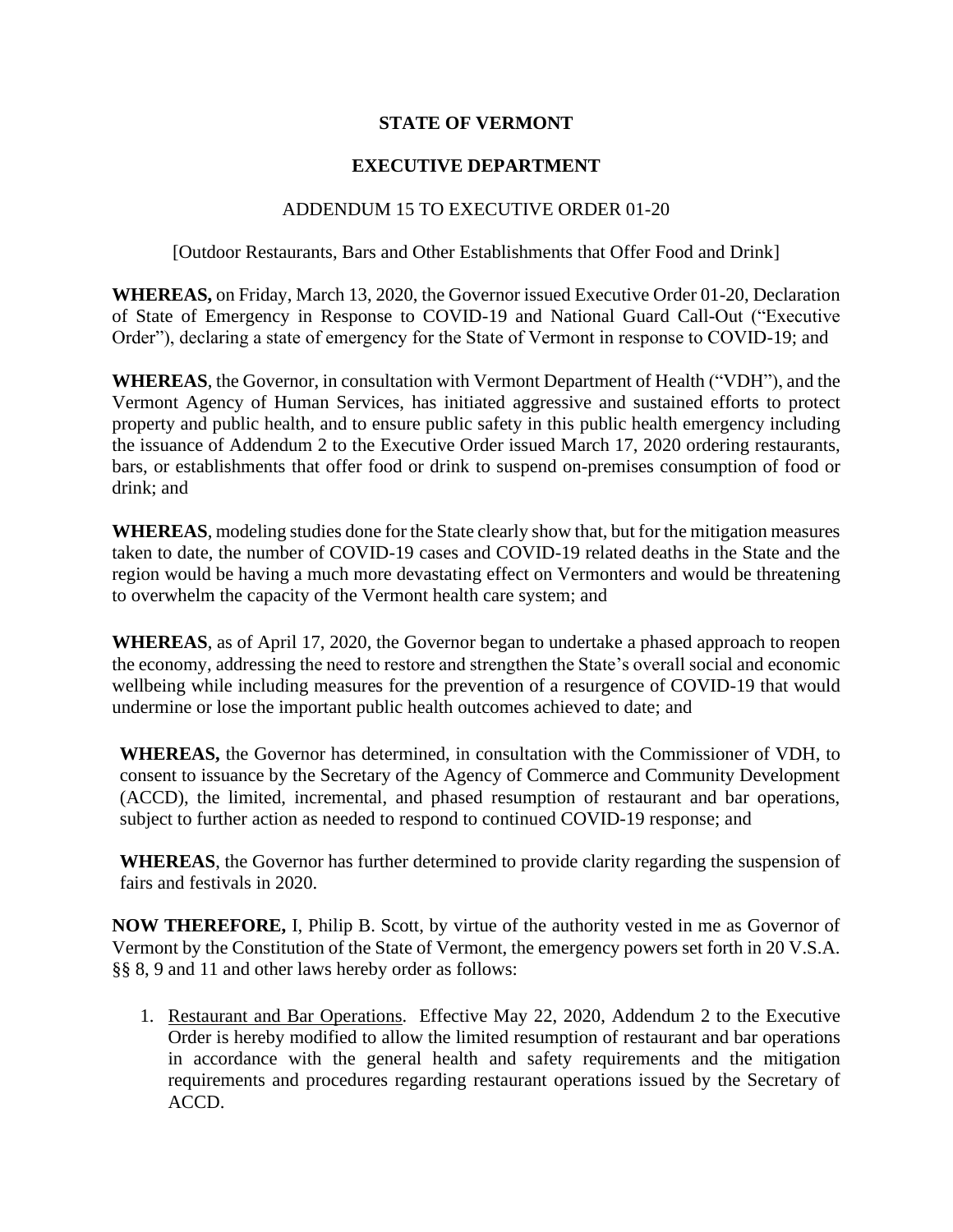If the Commissioner of VDH has determined that a COVID-19 outbreak has occurred and restaurant and bar operations cannot safely operate in a way that 1) limits the exposure of customers and staff to COVID-19 and 2) does not threaten to overwhelm our hospitals and healthcare resources, he is hereby authorized, with approval of the Governor, to notify and require any or all restaurant or bar operations to return to certain standards of operation.

- 2. State Regulation. Effective May 22, 2020, the rules of the Board of the Department of Liquor and Lottery (Board) are hereby amended or rescinded, or shall be interpreted as necessary, to allow first, third and fourth class licensees to offer outdoor consumption of beverage alcohol with, or independent of the sale of food, as follows:
	- Licensees must submit a notice document to the Department of Liquor and Lottery (DLL), using an on-line form available at liquorcontrol.vermont.gov, to indicate intent to apply for an initial or modified Outdoor Consumption Permit. Upon submission of the notice, licensees may begin to offer outdoor consumption of beverage alcohol with, or independent of the sale of food in accordance with ACCD guidance.
	- Licensees must describe the area to be used for outdoor consumption of beverage alcohol and include in this description what physical barrier will define the perimeter of the area to be used.
	- A licensee must have a legal control over, local authority to use or a legally binding agreement to use, the area it is applying to utilize
	- A licensee shall immediately submit its Outdoor Consumption Permit application to DLL for approval.
	- DLL shall make best efforts to process all permit applications within 48 hours of submission.
	- Applicants shall have until June 12, 2020 to obtain the approval of the local jurisdiction and may operate in accordance with the DLL permit pending that determination.
	- Permits disapproved by a local jurisdiction shall be deemed disapproved by DLL.

DLL will waive all fees for an application for an initial or modified Outdoor Consumption Permit.

The Board shall not penalize any licensee who is in compliance with the terms of this Executive Order and any approved guidance issued hereunder.

Restaurants, bars, or other establishments that offers food or drink may continue to offer food and beverage alcohol for take-out and delivery.

3. Local Ordinance and Regulation. Enforcement of all municipal ordinances and regulations requiring an applicant to receive an approval or permit for outdoor food and beverage service is hereby suspended until such time as the local jurisdiction has acted to disapprove an Outdoor Consumption Permit issued by DLL hereunder. All applications may be subject to review and approval by the local jurisdiction and reasonable conditions may be